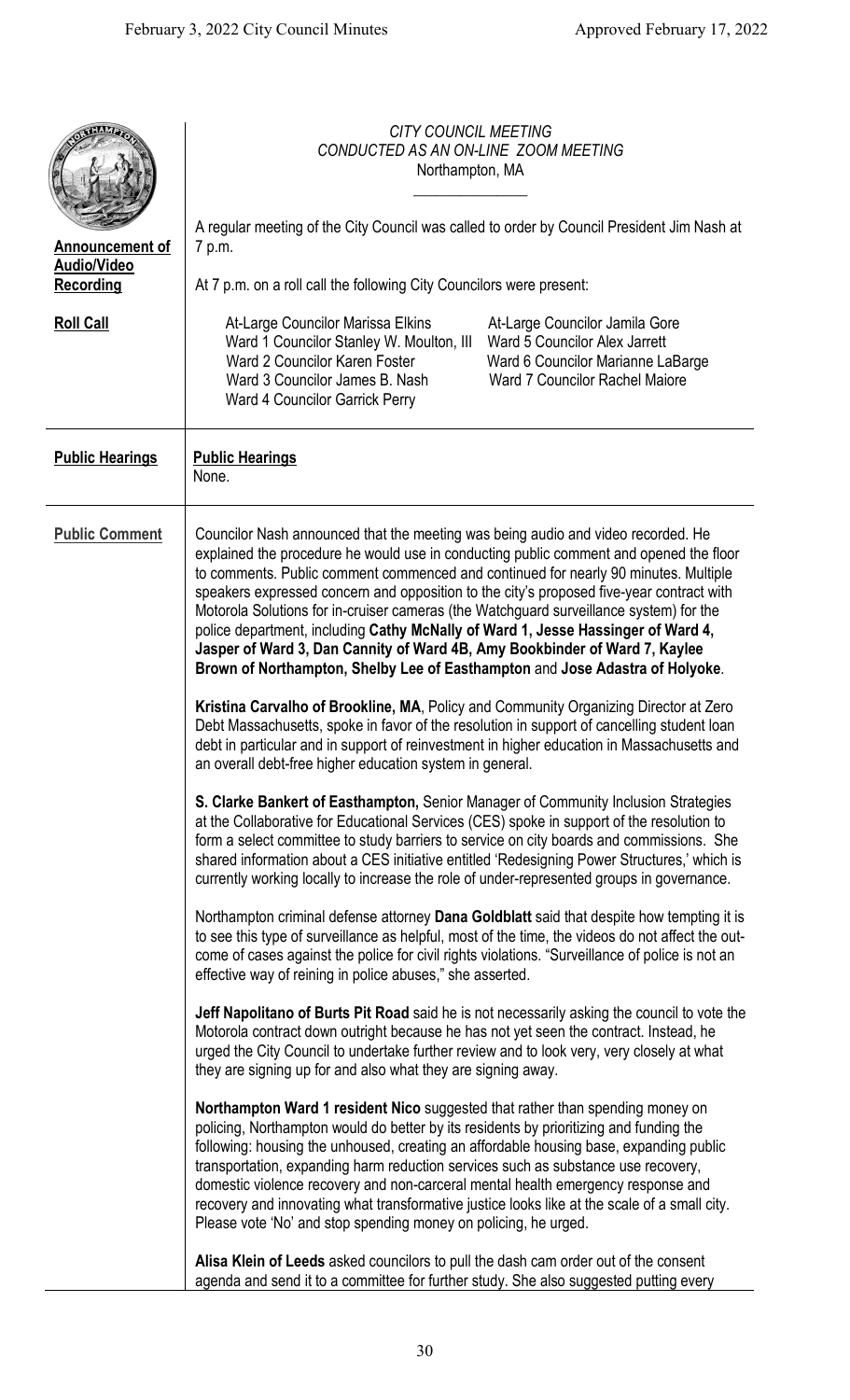available dollar toward building up a successful Department of Community Care and providing housing for unhoused folks rather than propping up the 'deeply flawed' police system.

**David Kris of Northampton** expressed dissatisfaction with the lack of community input and absence of expert opinion brought to bear on decision-making around this complicated contract. He said it is very troubling that this conversation has taken place in a very opaque way - 'almost in the cover of the night.'

As a criminal defense attorney and Jewish American citizen, **Rachel Webber of Northampton** expressed her opposition to any advancement of a contract between the city and Motorola Solutions. Even if facial recognition and license plate scanning is not specifically enabled, this type of surveillance equipment will still make it easier for agencies to collaborate with each other to continue to over-police black and brown communities and perpetuate the white supremacy that touches every system of criminal justice, she asserted. Motorola is literally on a UN watch list for its human rights abuses in Israeli settlements and Palestine and the thought of the city making an additional contract with them is unconscionable.

**Spencer Fox Peterson of Holyoke** endorsed everything everyone else has said and voiced his opinion that this contract is a 'hard no.'

**Will Meyer, co-editor of the Shoe String,** said he did a public records request for the Motorola contract and still has not received it. He urged those listening to please send that contract to the Shoestring so they can read it. He agreed they need to better understand what's in it to understand what this technology does. He thanked Mayor Sciarra for talking to him on Monday and getting him some information, saying he thinks it was a great start.

**Elliot Oberholtzer of Northampton** commented on the negative message the City Council would send to the community by approving a contract for in-cruiser cameras with Motorola. When the city signs a contract which has any mention of data-sharing with ICE it puts some people in the community in intense fear, which is not acceptable for a city purporting to be a sanctuary city, he asserted.

**Ashwin Ravikumar of Amherst** strongly urged the council to reject the contract with Motorola because it violates Northampton's ordinance banning the use of facial recognition technology regardless of what the Northampton Police Department (NPD) says it will do with it. He also claimed it runs counter to the Northampton Policing Review Commission's recommendation to reduce the size and scope of the NPD and distracts the city from building alternatives that will really keep the community safe.

**Gwenevra Lodi Nabad of Northampton** said she was surprised to read in the paper about cameras going into police cars and is not interested in having her neighborhood in Ward 1 monitored in that way. She also spoke in support of forming a committee to look at barriers to participation in city government by under-represented groups.

**Manny Pintauro of 20 Hampton Avenue and also of Sunderland** spoke in support of the resolutions to form a select committee to study barriers to service on city boards and commissions and to cancel student debt. However, he agreed with those who spoke in opposition to the contract with Motorola for in-car police cameras.

**Ben Brucato, Assistant Professor of Criminology at Framingham State University and teacher at UMass Amherst,** said he has been researching and teaching about police surveillance for the past decade. Dash cams were first introduced in the 1980's when they were pushed by mothers against drunk driving to collect evidence and self-incriminating statements from citizens, he related. They didn't take off initially and only finally caught on when proponents were able to exploit the controversy surrounding the Rodney King beating to promote them as tools to increase the accountability of police officers. Similarly, body cameras were used for years by a few police departments to collect evidence and incriminating statements from citizens but only saw a boon when their use was exploited in the case of the killing of Michael Brown in Ferguson, Missouri.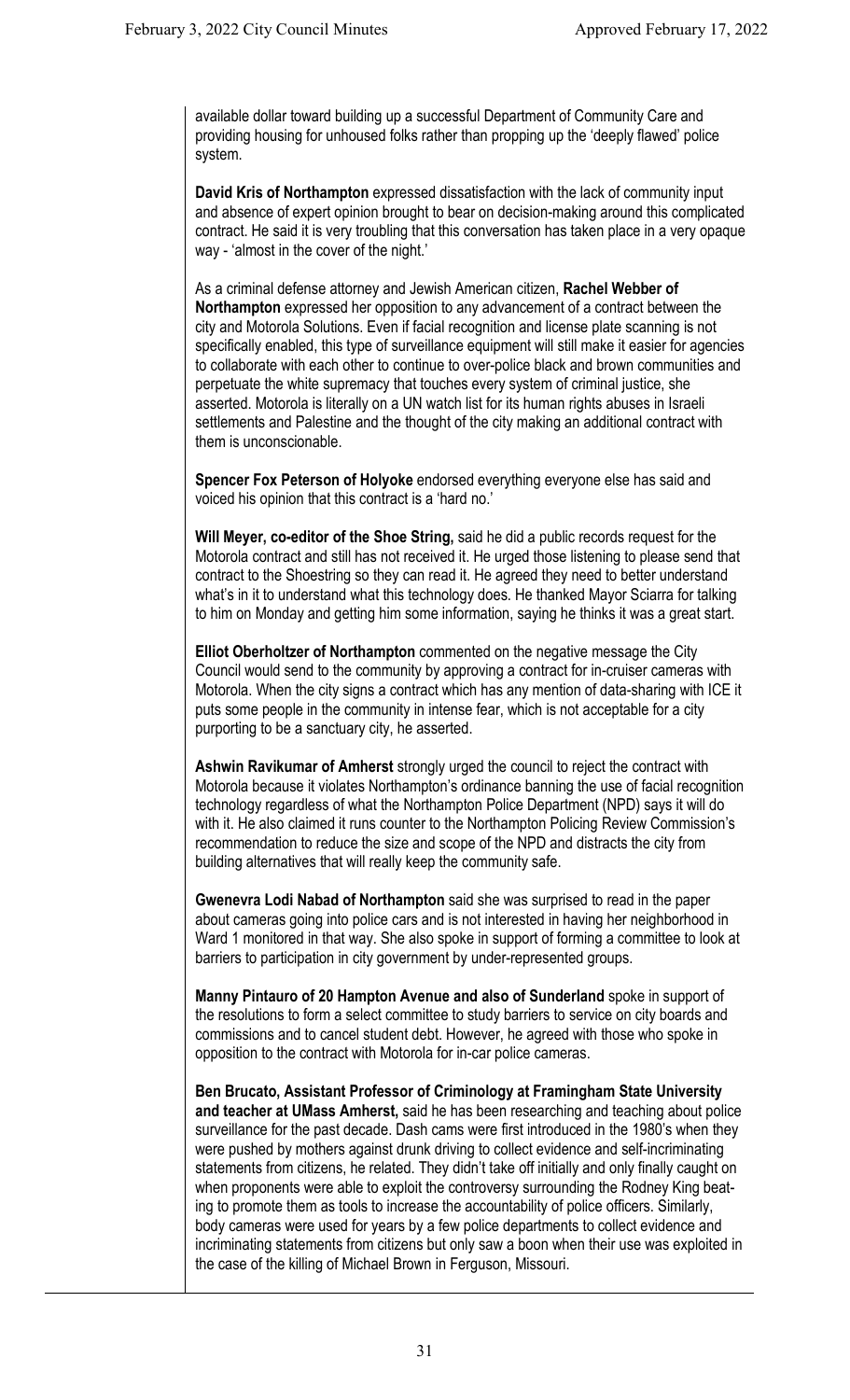Again and again they have seen technologies used to criminalize poor people - especially poor people of color - adopted only after local, state and federal governments exploit a controversy where there is a lack of accountability to argue that they can be used to provide greater accountability to the police.

Research shows very conclusively that video shot from the police perspective - whether dash cameras or body cameras - serves the purpose of helping police *avoid* accountability. They were developed for that purpose and marketed and adopted for that purpose, he claimed.

**Mac Godinez of Ward 3** commented that the 'record after the fact' feature of the Watchguard system amounts to full-time surveillance producing data about the community that the community ultimately doesn't have full control over. To say this would somehow be a move to hold police accountable rings disingenuous and is an example of 'smoke and mirrors,' he stated. Contracting with Motorola Solutions would be a move to invest in a future of distrust and fear for Northampton.

**Ty Smart** said it's unclear to him why the city would have money to contract with Motorola but not to fully fund the Department of Community Care. The city's investment seems misplaced and shouldn't happen, he concluded.

**Ryann McChesney of Ward 3B** stated her opposition to the Motorola Contract, saying she is concerned about the data collected by the cameras and all the ways it could be used and concerned that it goes directly against the values of Northampton as a sanctuary city.

**Northampton resident Chris Kitzmiller** expressed his disapproval of the police camera expenditure. He noted that the lack of transparency around this budget item comes fresh on the heels of Boston's police department purchasing a cell site simulator with funds from civil asset forfeiture and further highlights an alarming trend in the police community. He particularly echoed Dan Cannity's concern about the cloud aspect of the Motorola Watchguard program. By outsourcing this functionality the city is entering into a 'policing for profit' model and Motorola has shown itself to be an unfit steward of this type of sensitive data, he added. "Please block this expenditure," he urged.

**Aimee Francaes of Northampton** noted that it is February 3, 2022 and they are going into the third year of public comment with consistently loud voices in the community telling leaders that they do not want money invested in police but want funds invested in unarmed, peer-led solutions. She also asked councilors to reconsider the new limits on public comment.

**Joanna Mae Boody of Millers Falls**, a former Northampton resident, joined earlier speakers in urging councilors to vote against the Motorola Solutions contract. She also urged the council to reconsider the 90-minute cap on public comment.

**Donovan Lee of Easthampton** urged councilors to vote against the update to the police surveillance system. It's not okay to normalize being surveilled by the government or police state and is financially irresponsible in the middle of a global pandemic and ecological emergency with overstretched school systems and crumbling infrastructure to put money into anything besides infrastructure and uplifting people.

**Ya-ping Douglass of Turners Falls** voiced concern at Northampton's consideration of entering into this contract. She referred to a statement from Councilor Elkins and an email from Councilor Nash saying that dashboard camera systems can be an important tool for documenting police interactions with the public. "To be honest, that's just not true," she said. Just a little bit of googling shows that every city in the country that has pushed back against the use of surveillance technology has the support of a broad coalition of racial justice organizations. "This tech is horrible and it's going to criminalize us more," she observed. She mentioned a list of organizations which oppose the technology which she said she would provide to the council.

**Sue Stone,** who identified herself as a **Northampton citizen** and actual taxpayer, spoke in support of the police dash cam contract. She asked the council to keep the time limit on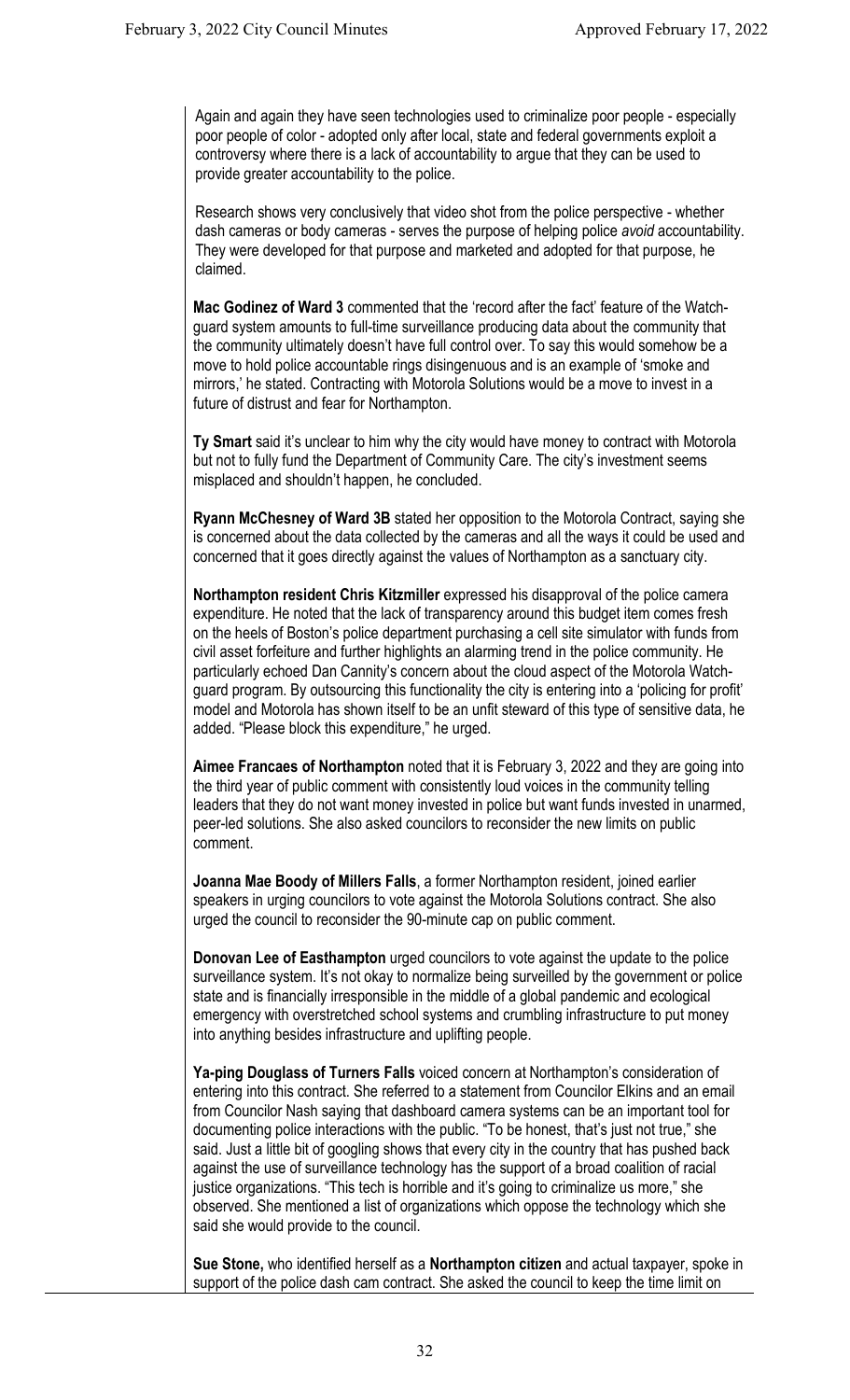|                                                          | public comment and to consider not allowing people who don't live in Northampton to<br>speak at council meetings.                                                                                                                                                                                                                                                                                                                                                                                                    |
|----------------------------------------------------------|----------------------------------------------------------------------------------------------------------------------------------------------------------------------------------------------------------------------------------------------------------------------------------------------------------------------------------------------------------------------------------------------------------------------------------------------------------------------------------------------------------------------|
|                                                          | Northampton resident Joe Mygan said facial recognition is unreliable, unjust and a threat<br>to basic rights and safety. Facial recognition surveillance programs identify the wrong<br>people up to 98% of the time. These errors have real-world impacts including harassment,<br>wrongful imprisonment and deportation. Facial recognition software programs misidentify<br>people of color, women and children, supercharging discrimination and putting vulnerable<br>people at greater risk of systemic abuse. |
|                                                          | The City Council recessed briefly to allow the Council President to reach out to Councilor<br>LaBarge, who had been kicked off the Zoom meeting and was having difficulty re-joining.<br>The council reconvened at 8:22 p.m.                                                                                                                                                                                                                                                                                         |
|                                                          | When the council reconvened, Council President Nash reassured those listening that<br>although the council's Zoom recording did not begin until 48 minutes into the meeting,<br>Northampton Open Media (NOM) keeps an official recording of the meeting and the full<br>version of it will be available to the public online.                                                                                                                                                                                        |
| <b>Announcements</b><br>from Councilors<br>and the Mayor | <b>Announcements from Councilors and the Mayor</b><br>Councilor Maiore reminded residents that the health department is providing COVID<br>booster shots with no appointments necessary at the Elks Lodge. People can go to the city<br>website to find the hours. She thinks it's fabulous that they're making it that easy.                                                                                                                                                                                        |
|                                                          | Council President Nash thanked the Mayor's office and City Clerk Pamela Powers for the<br>administrative assistance being provided while the council administrative assistant tends to<br>a family medical emergency.                                                                                                                                                                                                                                                                                                |
| <b>Presentations</b>                                     | <b>Presentations</b><br>None.                                                                                                                                                                                                                                                                                                                                                                                                                                                                                        |
| <b>Consent Agenda</b>                                    | <b>Consent Agenda</b><br>Councilor Nash reviewed the items on the consent agenda, offering to remove any item for<br>separate consideration upon request.                                                                                                                                                                                                                                                                                                                                                            |
|                                                          | Councilor Moulton requested that Item D, 22.016 An Order Authorizing a Five-Year<br><b>Contract for IT Services Department Equipment and Software, be removed. [See</b><br>separate discussion under Financial Orders on 2 <sup>nd</sup> reading, below.]                                                                                                                                                                                                                                                            |
|                                                          | Councilor Perry noted a small scrivener's error on pg. 16, where a comment is mistakenly<br>attributed to former Councilor Quinlan. Councilor Nash said he had already brought this to<br>Laura Krutzler's attention and she will correct it.                                                                                                                                                                                                                                                                        |
|                                                          | Councilor Perry moved approval of the consent agenda with the removal. Councilor<br>Foster seconded. The motion passed unanimously 9:0 by roll call vote.                                                                                                                                                                                                                                                                                                                                                            |
|                                                          | The following items were approved as part of the consent agenda:<br>A. Minutes of January 20, 2022<br>B. 22.012 An Order to Grant Utility Easement to National Grid for 54 Clark Street                                                                                                                                                                                                                                                                                                                              |
|                                                          | Well<br>C. 22.014 An Order to Accept a Gift for Replacing Sidewalk Sections Adjacent to 109<br><b>Main Street</b><br>D. 22.028 Appointment to the Board of Health - for referral to City Services                                                                                                                                                                                                                                                                                                                    |
|                                                          |                                                                                                                                                                                                                                                                                                                                                                                                                                                                                                                      |
|                                                          | <b>Board of Health</b>                                                                                                                                                                                                                                                                                                                                                                                                                                                                                               |
|                                                          | Dallas Ducar, 4 Sunhill Drive, Florence<br>Term: January 2022-June 2025                                                                                                                                                                                                                                                                                                                                                                                                                                              |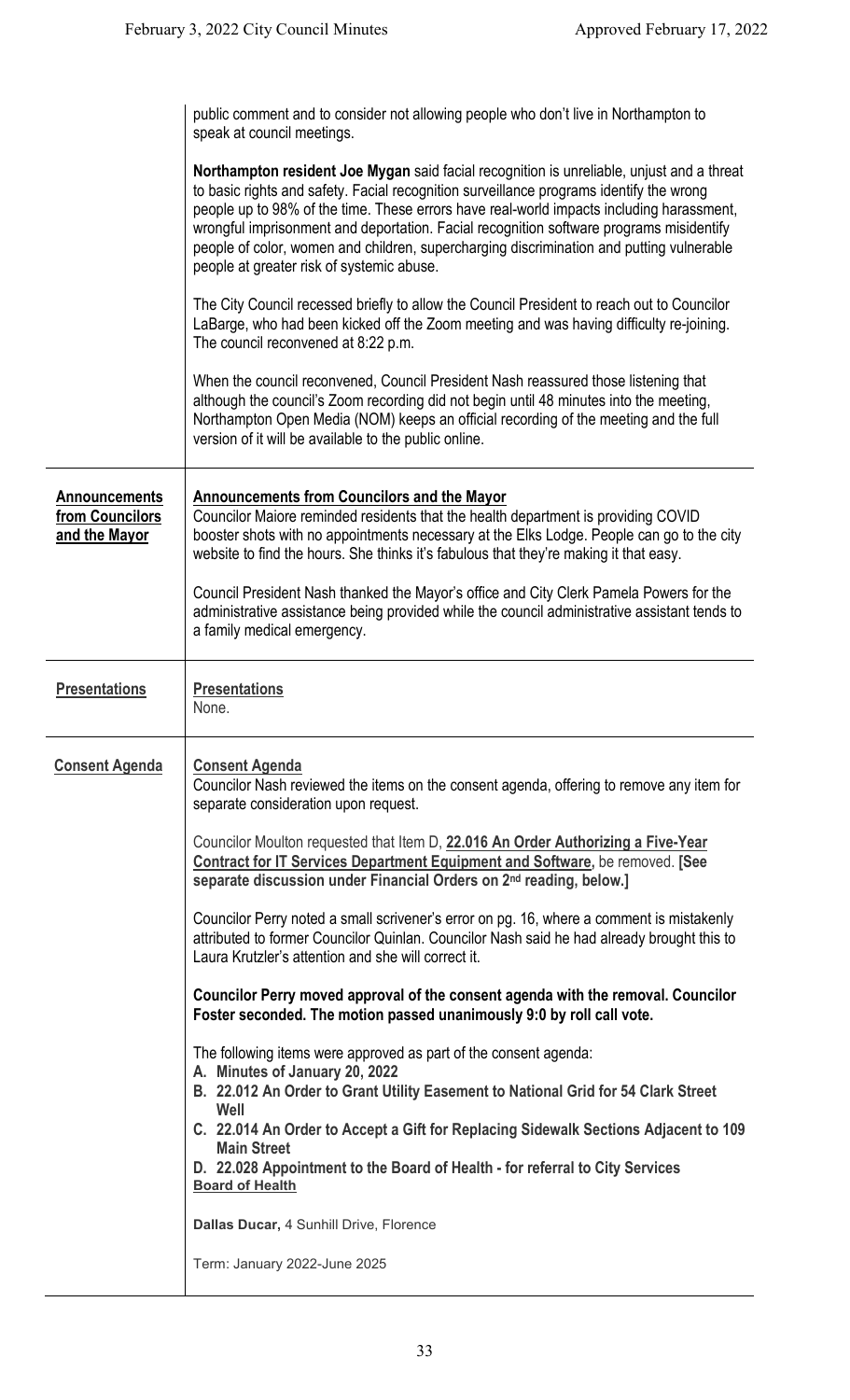|  |  | To fill a vacancy |
|--|--|-------------------|
|  |  |                   |

## **See Financial Orders (on 2nd reading) below for the text of the financial orders approved as part of the consent agenda.**

**Financial Orders (On 1st reading) 22.016 Order Authorizing a Five-Year Contract for IT Services Department Equipment and Software – 2nd reading**

## **Financial Orders (On 2nd reading) 22.016 An Order Authorizing a Five-Year Contract for IT Services Department Equipment and Software - 1st reading** Councilor Nash opened the floor to discussion.

Mayor Sciarra clarified that the order is not a financial order but an order for a five-year contract. In-car camera systems have been in use in the city for years and have been seen as helpful for transparency and accurate video records. The footage can be requested and used for court cases. The current equipment has not been functioning well or consistently and attempts to fix it with the current vendor have been unsuccessful and even frustratingly so, she reported.

It is an IT order because all technology procurement has been consolidated under the IT Services Department for the past few years, Mayor Sciarra explained. As background, before 2016, IT was spread out throughout the city. There were some centralized IT staff but many departments had their own in-house IT personnel and did their own procurement. This wasn't necessarily efficient and led to all sorts of compatibility issues between departments. A study recommended centralizing IT services and the city hired Antonio Pagan in 2015. The consolidated IT team started working the following fiscal year and, over the course of a few years, the IT functions of various departments, including the schools, were moved into this department. ITS now oversees all technology purchases for the city.

As indicated at the last meeting by Director Pagan and Councilor Elkins, who herself is a member of the Capital Improvement Committee, this capital purchase was going to appear in the capital improvement program (CIP) for IT to be presented to the City Council in a few weeks. However, in doing the procurement, the IT director found that a five-year contract would be more cost-effective and provide better support if the system was having problems. Since it was no longer a one-time capital expense for equipment, it was moved off the capital plan and is now before them as a five-year contract.

With regard to concerns expressed about the wording of the order, Mayor Sciarra agreed it should have been clearer and said she certainly hears and understands that concern. She made sure the director was present at the last meeting and he is here again tonight along with Police Chief Kasper to answer any questions. She will make sure orders are more descriptive going forward, she confirmed.

Neither the cameras nor the software will have facial recognition capabilities, which is not something allowed as part of this contract, she stressed. In 2019, she was the sponsor of an ordinance prohibiting the use of facial recognition systems, which states that it shall be unlawful for any city official to expend any city resources to obtain, retain, access or use any face surveillance system. This is an issue she is very familiar with and feels strongly about. There will also be no license plate scanning software.

She was also a sponsor of the Safe City Ordinance which affirmed and strengthened the 2014 executive policy order to not honor or enforce any detainer or information request from U.S. Immigration and Customs Enforcement (ICE) that is non-criminal or not subject to a judicially-issued warrant. That is something she feels very strongly about and is unwavering on, she assured.

Councilor Gore asked if it is possible to contract with someone other than Motorola and how the decision to award the contract to Motorola was made.

Staff worked for over two years with the current vendor to overcome the city's problems with the system before deciding in collaboration with NPD leadership and administration that they needed to look at other options, ITS Director Pagan related. A rubric on which to base product evaluations was developed and they looked at three different vendors, giving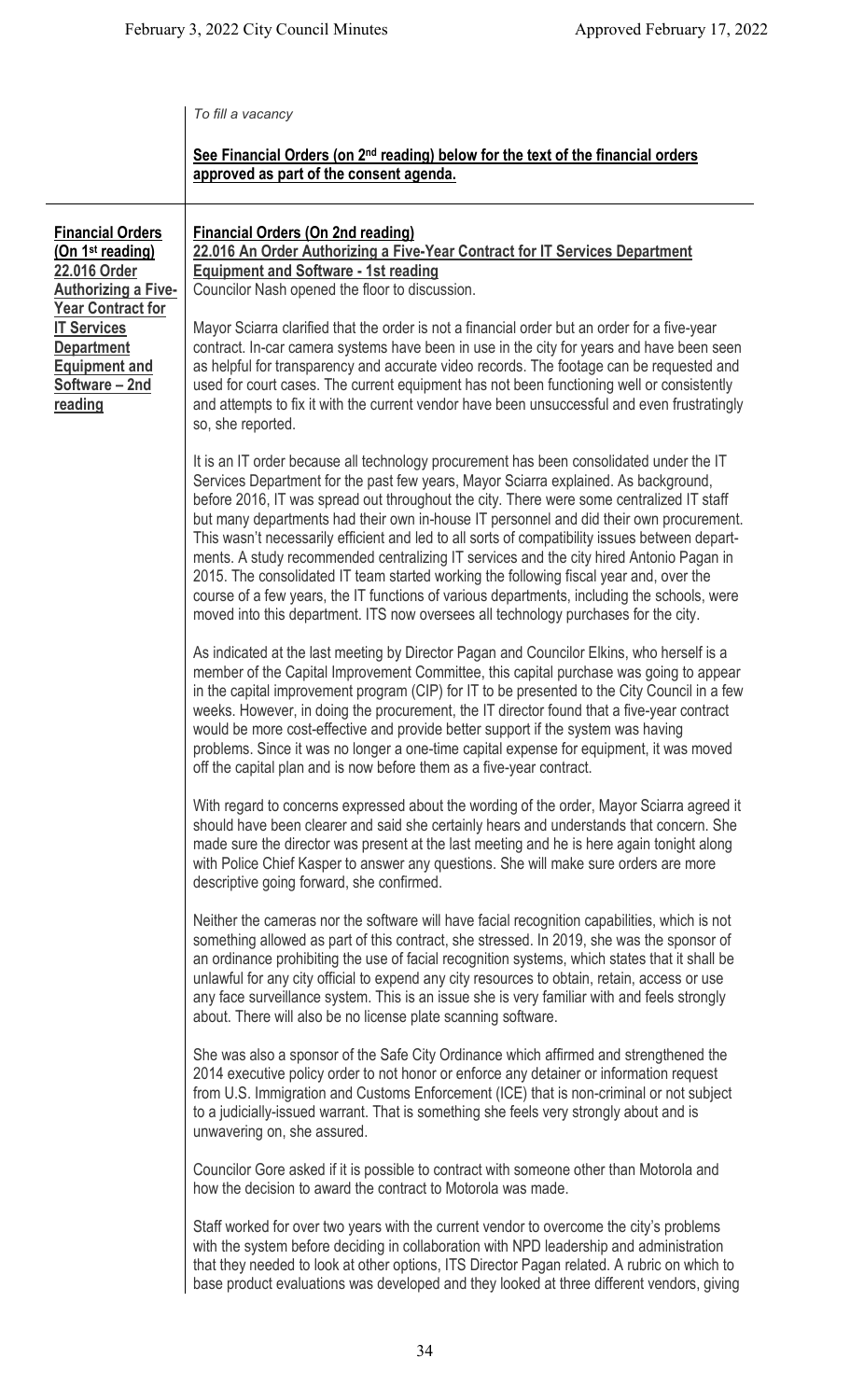each the opportunity to do a demo for both IT staff and NPD administrators.

After evaluating the features and capabilities of the selected systems in comparison to the city's needs, it was determined that Motorola Solutions had both an on premise and cloudbased option that exceeded the capacity of the other vendors. [Motorola was the only vendor that had both on cloud and on premise options, he noted.]

Of the three vendors, Motorola's product was the most advantageous in terms of technological features and reliability, Director Pagan presented. In addition to talking to vendors, IT looked at systems in place in other communities. He shared his opinion that this procurement process was the most professional one conducted in the past seven years. Participants spent a lot of time evaluating the options and making sure data privacy, security and availability was where they wanted it to be.

Councilor Jarrett expressed appreciation for the metrics used to evaluate the systems but suggested two additional important metrics, data privacy and safety (i.e. - who owns and has access to the data and whether it is shared without the city's permission) and social responsibility. He wondered if an off-line approach might be better since easy access to data makes it easier to share.

He also questioned whether the company selected acts in a manner that benefits society by Northampton's community standards. Motorola Solutions has documented collaboration with ICE and border patrol and involvement in Israel and prison security which has led numerous city councils, universities and churches to divest or not do business with them, he pointed out. He wondered if adding those metrics to the rubric would have yielded different results

Data privacy was one of the metrics but social responsibility was not, Director Pagan acknowledged. As chief information officer of the city, his job is to focus on the technological capabilities of solutions presented, he stressed. If they as a city council ask him to expand the rubric to include social responsibility, he would be happy to do so, he advised.

As to whether Motorola would share data without the city's permission, Motorola's policy is not to answer questions from any agency unless specifically authorized by the city, he asserted. "They would always come back to us before they can provide information to any agency," he confirmed. As councilors may know, judicial requests might override that policy and not allow the company to share the request with the city. But otherwise, not only would Motorola reach out before responding to a request but it would challenge the request based on the city's direction not to share its information.

Director Pagan stressed that city officials have not yet entered into a contract with Motorola but are awaiting the council's approval of a five-year contract before starting negotiations. At this point, they only have a quote from Motorola.

In response to a question from Councilor Moulton, Director Pagan reiterated that there is no contract with Motorola with specific terms and conditions at this time. The current contract is with Provision, a Michigan-based company.

Councilors asked clarifying questions. In response, Director Pagan presented the following:

- $\cdot$  If the five-year contract term is approved, the city is hoping to have a new contract in place by March 1st
- \* The city would not actually buy equipment from Motorola but would receive a license to use its equipment
- \* Any data collected during the contract term would be owned by the city, so at the end of the contract term, the city would be able to download the data onto its own server. At that point, it could negotiate a new contract with Motorola or with a different vendor
- About 80% of all the city's software solutions are already cloud-based. "We have very little of our data hosted by the city," he said.

In response to a follow-up from Councilor Maiore, Director Pagan confirmed that the cloudbased information stored by the city now is primarily data rather than video. The current video system is on premise, hosted locally by the police department on hardware it owns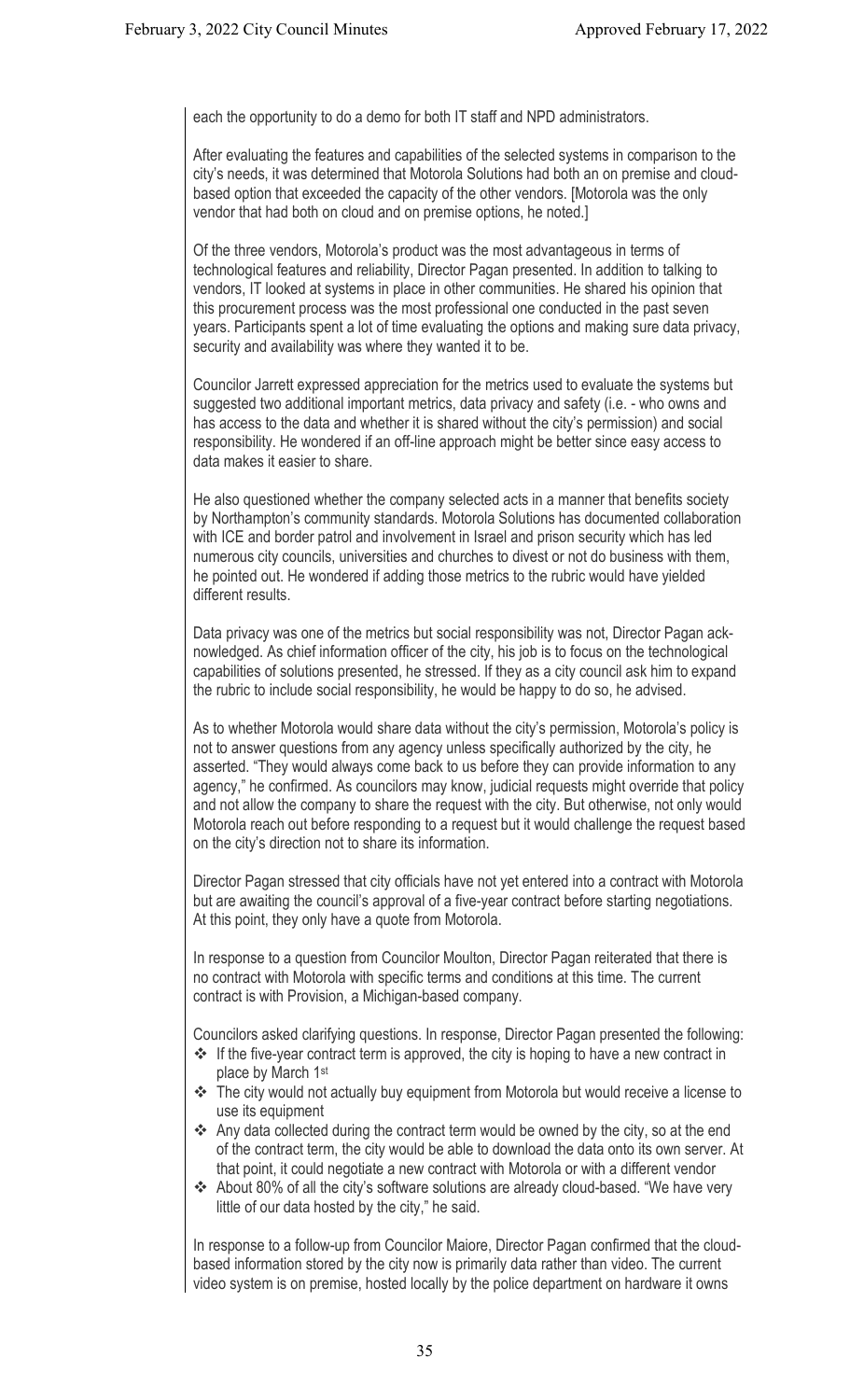## and manages.

Director Pagan gave a detailed technical explanation of the mechanics of how data is actually stored and managed. In general terms, the data is not going to be shared unless Chief Kasper authorizes it, he said. He deferred to Chief Kasper for additional information about this process.

Chief Kasper said she is not aware of any law that allows federal agencies to swoop in and take information without a subpoena as alluded to in some public comments. In order to get a subpoena, a requester would need a court order. She discussed the types of information requests the department might usually receive and respond to, such as requests from members of the public or other law enforcement agencies. Since 2008 when the city first obtained this technology, they have never received the sorts of requests for any of their recordings that have been the source of the concerns heard, she attested.

Members offered comments and asked questions to clarify information presented.

Councilor Elkins asked if Chief Kasper had an estimate of how many cases have been affected by lost data. Chief Kasper said she did not but that it is a common occurrence. "It is an ongoing issue that we were talking about weekly," she said. They eventually stopped talking about it and begged the IT department for help because it was such a persistent problem and they were not able to solve it.

At Councilor Perry's invitation, Chief Kasper talked about the police department's use of this footage and its importance to the policing function. Police have had this recording technology for a long time, she related. The most common way for the public to have contact with the police is through a traffic stop and this is a way for them to capture those contacts. It is very commonly used footage and "protects everyone involved so that there's an accurate record of the event," she stated.

The police have had a much higher rate of success in Operating Under the Influence (OUI) cases since the recordings were first introduced, so they've been 'incredibly useful' for that, she reported. The lack of trust that has been mentioned plays out in court as well. People just don't believe unless they actually see evidence, so this technology "has really been a game changer for us," she added. They want to make sure people see that officers are pulling evidence out of a car instead of planting it there. The cameras also record detainees riding in the back seat and so have been invaluable in defending against claims that something happened to a detainee between a stop and the arrival at the station. "It is an accurate representation of what happened," she stressed.

Police use the recordings so frequently she can't tell them; besides court proceedings, they are used for training new officers and to review pursuits and stops, Chief Kasper continued. When Officer Nolan was struck by an impaired operator, it was dash cam video that showed the other vehicle careening across the street to hit him. In any accident, there is always going to be an issue of fault, and the videos are used to look at those scenes. "They are truly invaluable to our department, and, right now, they are completely unreliable," she maintained.

Councilor Perry followed up by asking who has access to this data.

Permission to modify the videos in any way would not be granted to the majority of the department and possibly would only belong to her or perhaps a captain, Chief Kasper said. There would be no way for people to go in and tamper with the recordings, she stressed. Specific details of who would receive permission would be worked out with the IT director and within their own department policies.

Finally, Councilor Perry asked how long the data is stored on the cloud or the server.

Police will work out retention schedules for the data with the IT department, Chief Kasper said. For recordings with evidentiary value, they are required to retain them through the court process and 60 days after that.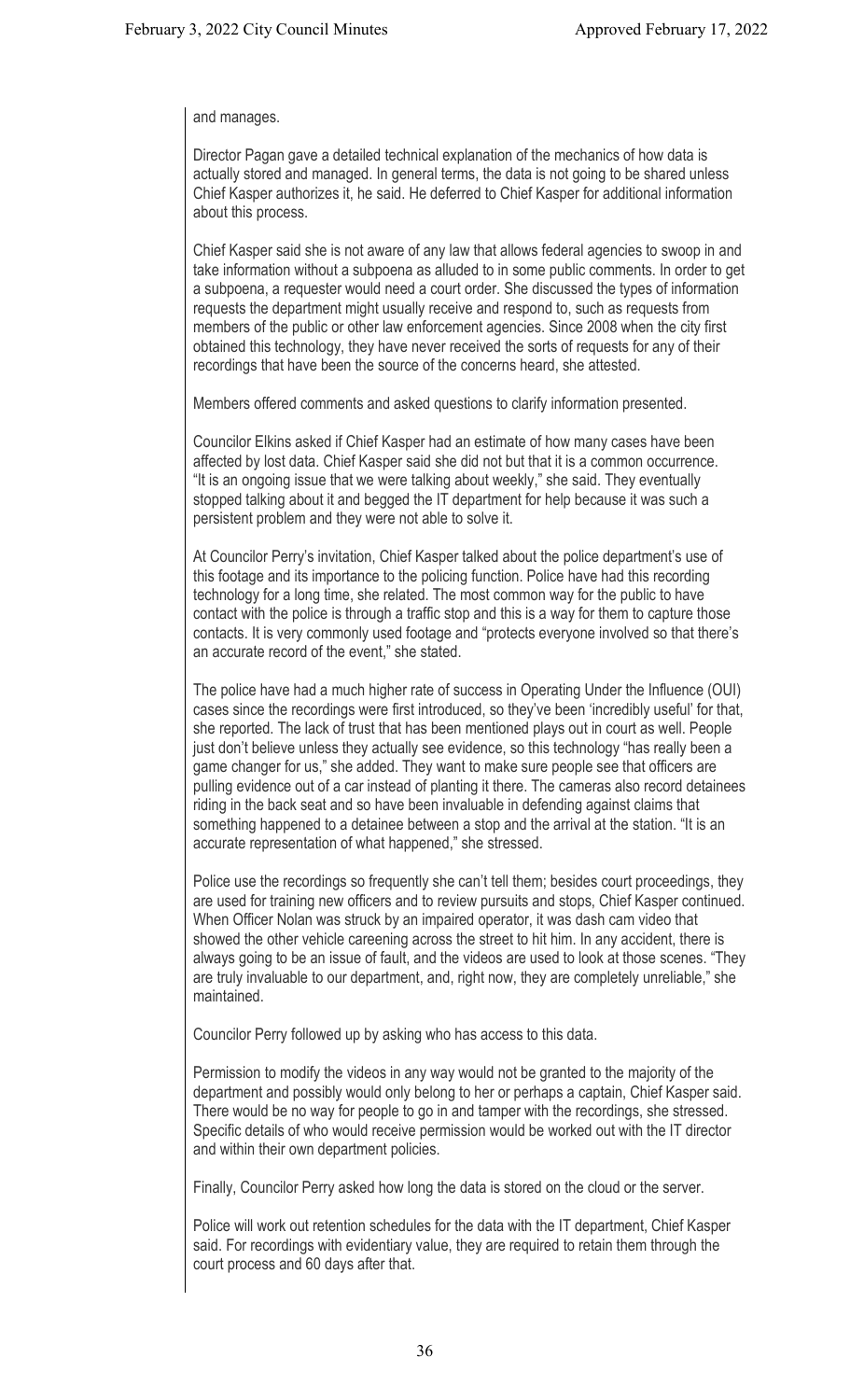Since redaction was mentioned by Director Pagan at a previous meeting, Councilor Elkins asked under what circumstances police might redact a portion of video.

The police department and dispatch administrator presently redact reports released to remove sensitive information such as medical information or information about juveniles, Chief Kasper said. The software also has the ability to blur faces if appropriate, such as when children are involved. Whenever information is redacted, police note the redaction and cite the public records exemption, she added.

Editing video to remove sensitive information is a very time-consuming process for the police department with the current system, Director Pagan added. The Motorola system is capable of removing sensitive information in a much more effective and efficient way. It is more hands on and actually more secure because data is not being moved from one application to another.

In response to a question from Councilor Maiore, Director Pagan clarified that the quote from Motorola Solutions does not include facial recognition or license plate scanning features. Motorola Solutions' Watchguard product does not include facial recognition to begin with and license plate scanning is only offered as an add-on, which the city did not request. If Motorola were to offer facial recognition technology in the future, it would be the city's decision whether to include it, he advised.

However, Councilor Maiore expressed her understanding that if the city is collecting video, the possibility for facial recognition is there.

Director Pagan clarified that the only data uploaded into the system is data triggered by an alarm. (Chief Kasper explained earlier that 'alarm footage' is footage captured when blue lights are activated on a cruiser). In other words, something has to trigger the recording. Similarly, the 'after the fact' recording mentioned in public comment is a configurable feature, meaning that PD leadership can decide whether or not to enable it. "We are not uploading everything that the camera captures; it is only when the alarm goes on," he explained.

Councilor Maiore said it concerns her that the company does not allow clients to opt out of the artificial intelligence (AI) smart system, since it says on the company's website that this is in use.

Councilor Moulton said he was struck by Councilor Jarrett's observation that social responsibility was *not* one of the metrics used to come up with the recommendation to contract with Motorola. As mentioned, Northampton has established itself as a sanctuary city, passed ordinances that limit surveillance technology and most recently passed an ordinance that prohibits the use of facial recognition systems. If they add social responsibility as a metric, he wondered if the recommendation would change.

Councilor Maiore echoed the opinion that looking at which companies the city wants to do business with is valid.

The other two vendors were Exxon and GetTech, Director Pagan said.

Of all the comments, the ones she finds most persuasive are the concerns about Motorola's social policies, Councilor Elkins agreed. At the same time, Northampton has been a leader in having dash cam technology. As a defense attorney, while 100% of police reports she has ever read are inculpatory, that is not true of camera footage, she pointed out. "We find differences; we find inconsistencies . . . the dash cam has been vital," she emphasized. Not so much in this community, but in other communities, "It has been the thing that has allowed me to vindicate my clients' rights. It has been the thing that has let me expose police misconduct. It has been the thing that has meant acquittals."

However, they can't have it and have it not work, she noted. For her, they either need to replace and fix it or get rid of it.

She literally has clients whose lives were changed by the availability of this evidence so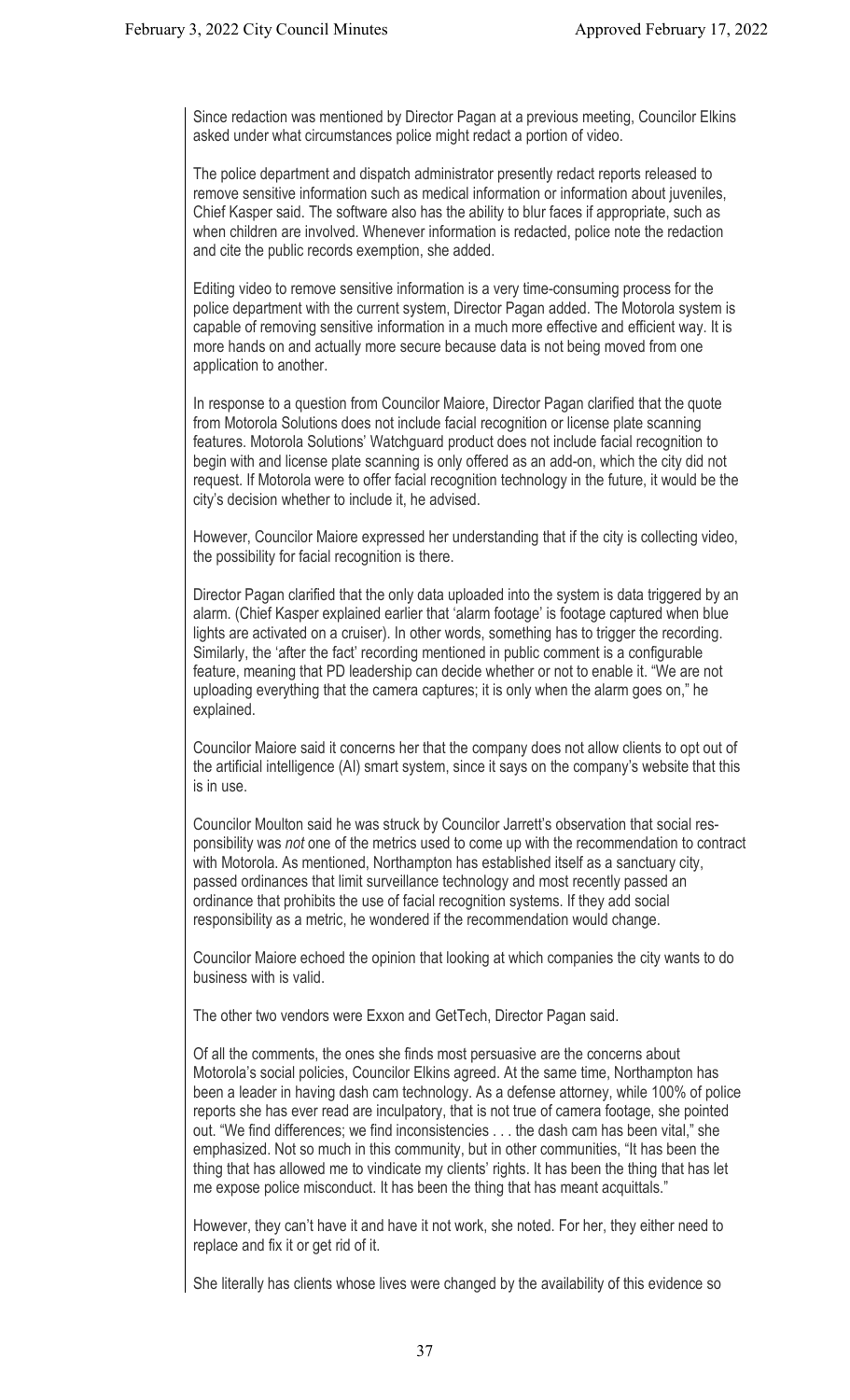she knows how she'll be voting when they finally get to the question, Councilor Elkins concluded.

Councilor Maiore said she hears this position but they also have to talk about the cost. Some people's lives are being destroyed by ICE and this information is not always being used in an above-board fashion. There is a systemic problem where historically people have been profiled and it's been used against communities of color. It's a duality; both things are true, she suggested. Individual's lives have been changed but there is also a potential cost.

General discussion continued for another half hour. Among other things, the IT director talked about the increasing trend on the part of the city's IT vendors to favor longer-term, five-year contracts. For the city, the benefit of the longer contract is that if one of the systems fails, it would automatically be replaced at the company's expense rather than the police having to purchase new equipment out of its departmental budget. The police chief also clarified that 'alarm videos' are triggered in three specific ways and are the only recordings saved by the system, while routine recordings are continuously overwritten. 'Alarm videos' may be triggered by 1) the activation of cruiser lights, 2) a cruiser reaching a certain speed (according to police policy, she believes it is 5 mph), or 3) manual activation by an officer.

Councilor Nash expressed his understanding therefore, that cruisers wouldn't be riding around Northampton creating videos but that a triggering event would have to occur.

## *SOCIAL RESPONSIBILITY*

Councilor Perry said he really liked the idea of adding 'social responsibility' to the criteria used to evaluate vendors.

The IT director confirmed that he could add this criteria if the council so requests and reevaluate the scoring of the three vendors in three or four weeks.

Councilor Maiore proposed referring the order to the Finance Committee to allow time for more discussion and to process the information presented.

Councilor Nash said another possible path forward is having the IT director reevaluate the proposals with the added criteria of social responsibility, since he heard that offer from Director Pagan.

Councilor Jarrett said his main concern is still moving forward with this particular company, given its history. It's not a company that acts in line with Northampton's values and, given its track record, he is not sure they should trust its assurances.

The city of Berkeley, California has adopted a sanctuary contract ordinance that prohibits contracting with companies that collaborate with ICE unless an exception is granted, he shared. He thinks Northampton should consider holding itself to a similar standard.

In the meantime, the city has done everything possible to make the current system more reliable, Director Pagan attested.

Members discussed how to proceed. Chief Kasper said she wasn't sure how the concept of 'social responsibility' would be defined for this purpose. Director Pagan agreed they would need guidance from the council as to what specific points they should consider in evaluating potential vendors by this standard. The definition of social responsibility should come from either the mayor's office or the city council, not from him personally, he stressed.

Councilor Nash said he would be interested in the IT department adding that component to the rubric.

Councilor Foster said what she's heard the most is concern about data breaches and Motorola's interactions with ICE. There are concerns that Motorola may not protect the data in the way it says it will. She is quite persuaded by the evidence that dash cams can provide evidence that would be persuasive in courts, so she doesn't want to unnecessarily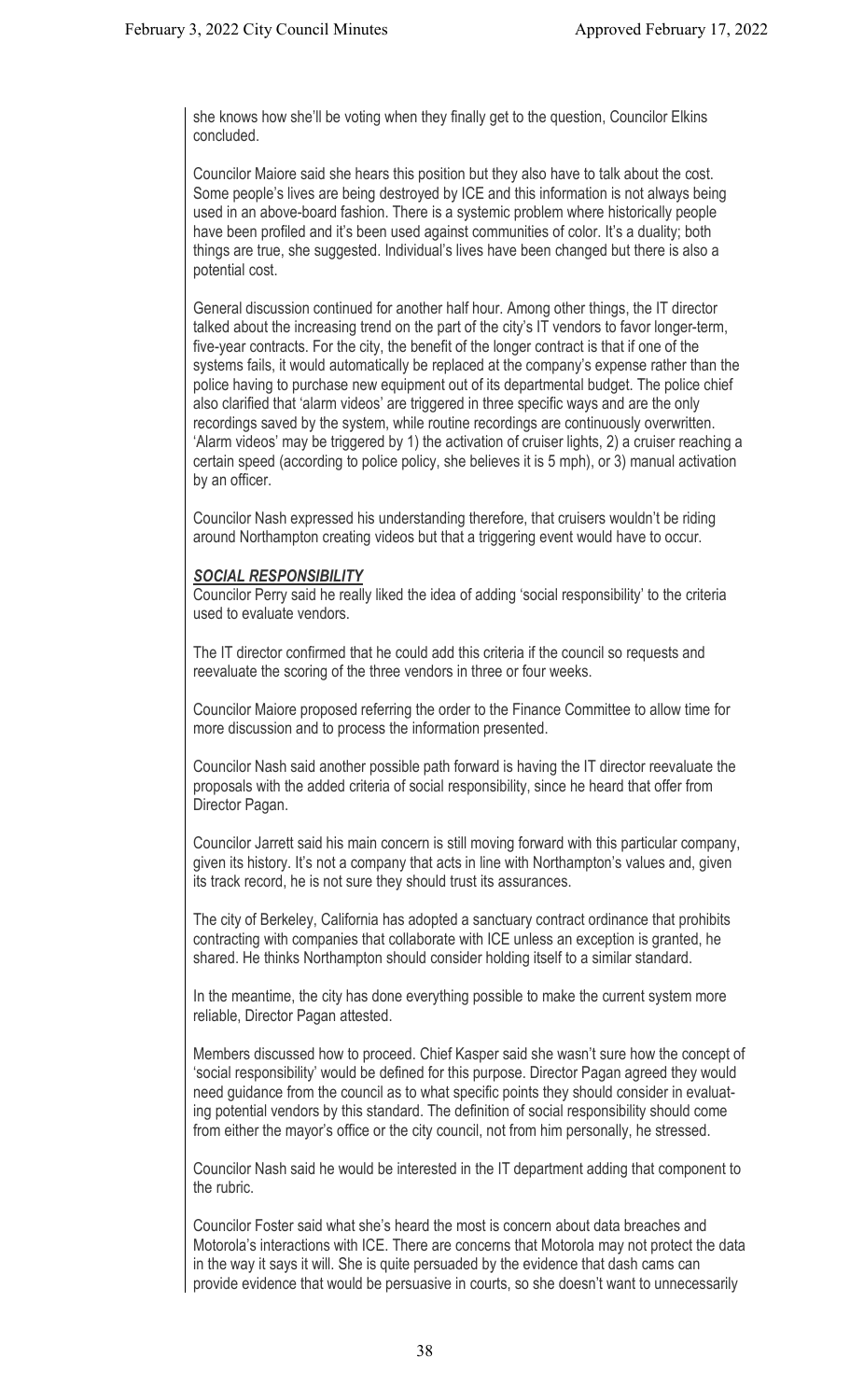|                                                                                                            | hold up the procurement. Between the mayor's office and the council, she thinks they might<br>be able to come up with a handful of top concerns.                                                                                                                                                                                                                                                                                                                                                                                                                                                                                                                                                            |
|------------------------------------------------------------------------------------------------------------|-------------------------------------------------------------------------------------------------------------------------------------------------------------------------------------------------------------------------------------------------------------------------------------------------------------------------------------------------------------------------------------------------------------------------------------------------------------------------------------------------------------------------------------------------------------------------------------------------------------------------------------------------------------------------------------------------------------|
|                                                                                                            | Councilor Gore said she would be interested in having the discussion of whether the city<br>should be using dash cams to begin with. "Maybe we shouldn't be pursuing it at all," she<br>said.                                                                                                                                                                                                                                                                                                                                                                                                                                                                                                               |
|                                                                                                            | As she said earlier, this is a community conversation that she would like to have as well,<br>Councilor Maiore agreed. She wondered if referring it out might give them an opportunity<br>for this dialogue.                                                                                                                                                                                                                                                                                                                                                                                                                                                                                                |
|                                                                                                            | Mayor Sciarra reiterated what she was hearing from the police chief and Director Pagan -<br>that if the council would like more information, these department heads need clear direction<br>on what it is and how they would like them to evaluate it.                                                                                                                                                                                                                                                                                                                                                                                                                                                      |
|                                                                                                            | Councilor Maiore said she thought this is what might be able to be hashed out in a subcom-<br>mittee.                                                                                                                                                                                                                                                                                                                                                                                                                                                                                                                                                                                                       |
|                                                                                                            | Councilor Moulton agreed the order should be referred out and suggested the Finance<br>Committee would also be an appropriate place for this discussion.                                                                                                                                                                                                                                                                                                                                                                                                                                                                                                                                                    |
|                                                                                                            | <b>Councilor Foster moved to refer the order to the Finance Committee. Councilor</b><br><b>Moulton seconded.</b>                                                                                                                                                                                                                                                                                                                                                                                                                                                                                                                                                                                            |
|                                                                                                            | Councilor Nash suggested the task for the Finance Committee is to seek input from the<br>public on how the social responsibility rubric/component should be defined.                                                                                                                                                                                                                                                                                                                                                                                                                                                                                                                                        |
|                                                                                                            | Councilor Maiore expressed her understanding that the Finance Committee's would thus<br>be recommending a rubric to the full council.                                                                                                                                                                                                                                                                                                                                                                                                                                                                                                                                                                       |
|                                                                                                            | Mayor Sciarra asked what the council's expectations are for who should be present at the<br>Finance Committee meeting and what sort of preparation might be needed.                                                                                                                                                                                                                                                                                                                                                                                                                                                                                                                                         |
|                                                                                                            | Councilor Nash proposed that he and Councilor Maiore meet tomorrow to make a plan for<br>the Finance Committee meeting and then let the mayor know who they would like to attend.                                                                                                                                                                                                                                                                                                                                                                                                                                                                                                                           |
|                                                                                                            | The Finance Committee meeting is at 5 p.m.                                                                                                                                                                                                                                                                                                                                                                                                                                                                                                                                                                                                                                                                  |
|                                                                                                            | The motion passed unanimously 9:0 by roll call vote.                                                                                                                                                                                                                                                                                                                                                                                                                                                                                                                                                                                                                                                        |
|                                                                                                            | See minutes of February 17, 2022 for second reading.                                                                                                                                                                                                                                                                                                                                                                                                                                                                                                                                                                                                                                                        |
| 22.026 Order to<br><b>Appropriate</b><br>\$45,000 in Whiting<br><b>Street Trust Funds</b><br>- 1st reading | <b>Financial Order (on 1st reading)</b><br>22.026 An Order to Appropriate \$45,000 in Whiting Street Trust Funds - 1st reading<br>Councilor Nash read the order and Councilor LaBarge expressed her strong support.                                                                                                                                                                                                                                                                                                                                                                                                                                                                                         |
|                                                                                                            | The Whiting Street Fund Committee makes annual recommendations to the mayor for the<br>use of funds from the Whiting Street fund using interest from that fund, Mayor Sciarra<br>explained. They distribute funds to non-profit agencies for the purpose of providing direct<br>assistance to low-income Northampton residents. The focus of awards this year is to<br>address houselessness and housing insecurity, so committee members have chosen to<br>support two wonderful applications: Friends of Hampshire County Homeless Individuals,<br>Inc. for its housing project for disabled homeless individuals on Franklin Street and<br>Manna's operation of what it is calling the Community Center. |
|                                                                                                            | Councilor Jarrett moved to refer the order to the consent agenda. Councilor LaBarge<br>seconded. The motion passed unanimously 9:0 by roll call vote.                                                                                                                                                                                                                                                                                                                                                                                                                                                                                                                                                       |
|                                                                                                            | See minutes of February 17, 2022 for second reading.                                                                                                                                                                                                                                                                                                                                                                                                                                                                                                                                                                                                                                                        |
|                                                                                                            |                                                                                                                                                                                                                                                                                                                                                                                                                                                                                                                                                                                                                                                                                                             |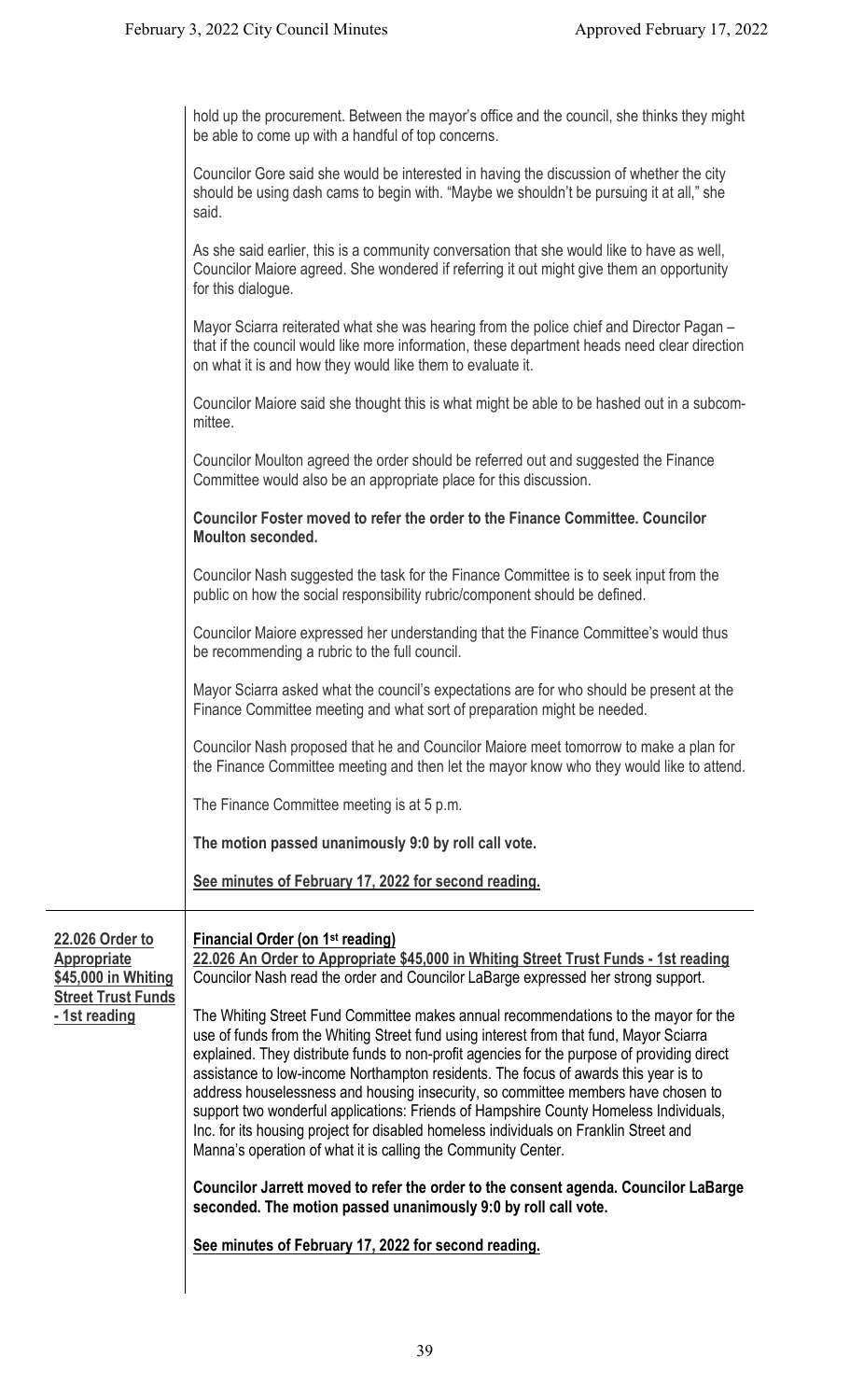**Financial Orders (on 2nd reading) 22.012 Order to Grant Utility Easement to National Grid for 54 Clark Street Well** 

| <b>Financial Orders (On 2nd reading)</b><br>The following orders received final approval as part of the consent agenda: |                                                                                                                                                                                                                                                                                                                                                                                                                                                                                 |
|-------------------------------------------------------------------------------------------------------------------------|---------------------------------------------------------------------------------------------------------------------------------------------------------------------------------------------------------------------------------------------------------------------------------------------------------------------------------------------------------------------------------------------------------------------------------------------------------------------------------|
|                                                                                                                         | 22.012 An Order to Grant Utility Easement to National Grid for 54 Clark Street Well                                                                                                                                                                                                                                                                                                                                                                                             |
|                                                                                                                         | The following order passed final reading:                                                                                                                                                                                                                                                                                                                                                                                                                                       |
|                                                                                                                         | <b>City of Northampton</b><br>MASSACHUSETTS                                                                                                                                                                                                                                                                                                                                                                                                                                     |
|                                                                                                                         | In City Council, January 20, 2022                                                                                                                                                                                                                                                                                                                                                                                                                                               |
|                                                                                                                         | Upon the recommendation of the Mayor and Department of Public Works                                                                                                                                                                                                                                                                                                                                                                                                             |
|                                                                                                                         | 22.012 An Order to Grant Utility Easement to National Grid for 54 Clark Street Well                                                                                                                                                                                                                                                                                                                                                                                             |
| Ordered, that                                                                                                           |                                                                                                                                                                                                                                                                                                                                                                                                                                                                                 |
|                                                                                                                         | WHEREAS, the Department of Public Works operates a drinking water supply well on<br>property owned by the City located at 54 Clark Street; and                                                                                                                                                                                                                                                                                                                                  |
|                                                                                                                         | WHEREAS, the well is powered by a connection to cross-country transmission lines traversing<br>the rear of the property where access is poor; and                                                                                                                                                                                                                                                                                                                               |
|                                                                                                                         | WHEREAS, National Grid has agreed to provide power to the well directly from Clark Street,<br>which would provide more secure, accessible, and stable power to the well; and                                                                                                                                                                                                                                                                                                    |
|                                                                                                                         | WHEREAS, National Grid requires an easement to install, maintain and replace utility poles,<br>anchors, and push braces on and under the City's property from Clark Street to<br>the location of the well; and                                                                                                                                                                                                                                                                  |
|                                                                                                                         | WHEREAS, the location of the proposed utility poles, anchors, and push braces are shown on a<br>sketch plan entitled "Electric Distribution Construction Easement, National Grid,<br>WR#30423079, Address: #54 Clark Street, Northampton, MA," and dated<br>November 3, 2021.                                                                                                                                                                                                   |
|                                                                                                                         | NOW, THEREFORE, BE IT ORDERED                                                                                                                                                                                                                                                                                                                                                                                                                                                   |
| appropriate.                                                                                                            | That the City Council authorizes the Mayor to execute and deliver an instrument granting an<br>easement to National Grid for the installation, maintenance and replacement of utility poles,<br>anchors, and push braces as shown on a sketch plan entitled "Electric Distribution Construction<br>Easement, National Grid, WR#30423079, Address: #54 Clark Street, Northampton, MA," dated<br>November 3, 2021, on such terms and conditions as the Mayor deems reasonable and |
|                                                                                                                         | Passed final reading and enrolled.<br>22.014 An Order to Accept a Gift for Replacing Sidewalk Sections Adjacent to 109                                                                                                                                                                                                                                                                                                                                                          |

**22.014 Order to Accept a Gift for Replacing Sidewalk Sections Adjacent to 109 Main Street** 

**22.014 An Order to Accept a Gift for Replacing Sidewalk Sections Adjacent to 109 Main Street** 

**The following order passed final reading:**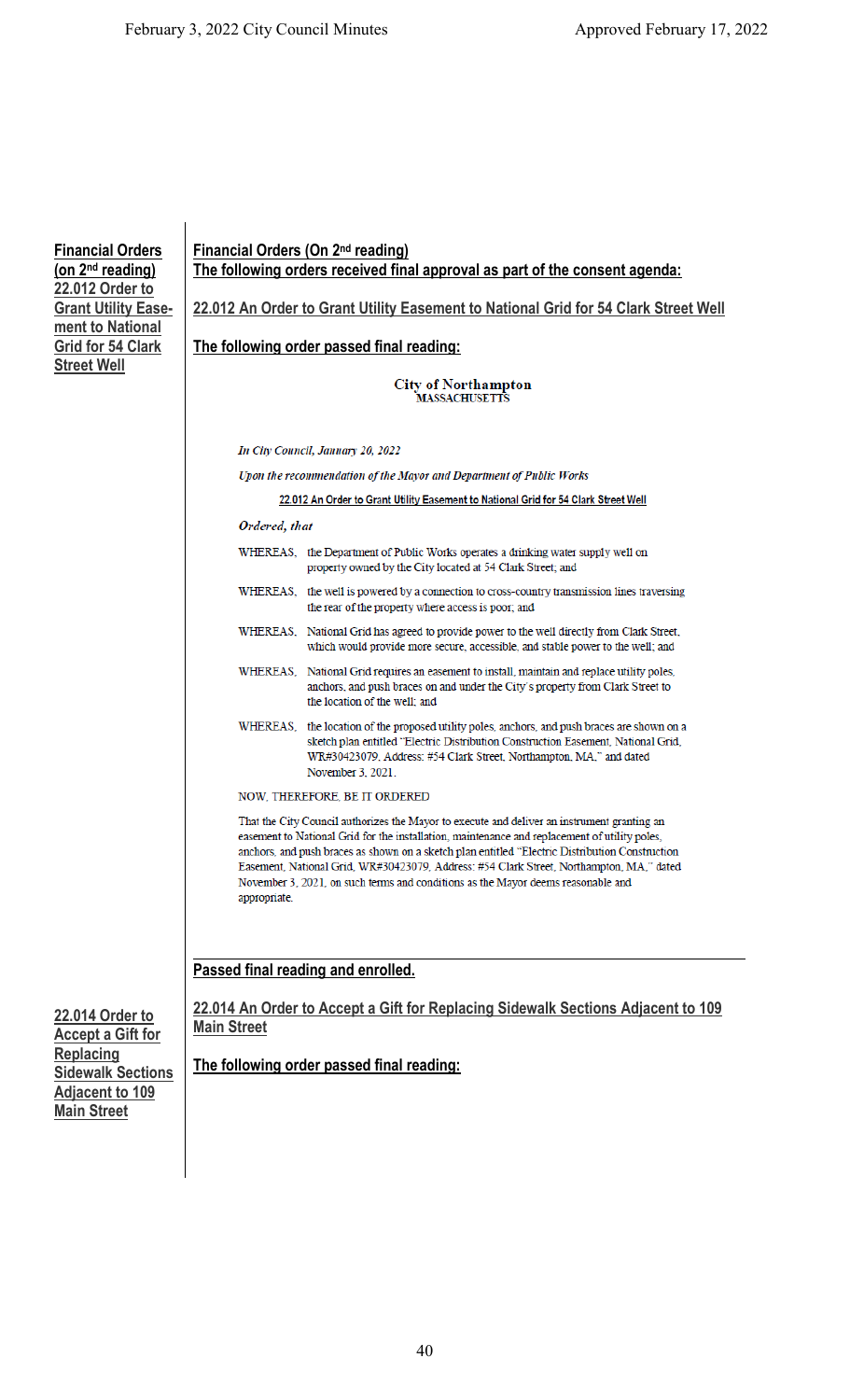|                                                                                                                                      | <b>City of Northampton</b><br><b>MASSACHUSETTS</b>                                                                                                                                                                                                                                                                                                         |
|--------------------------------------------------------------------------------------------------------------------------------------|------------------------------------------------------------------------------------------------------------------------------------------------------------------------------------------------------------------------------------------------------------------------------------------------------------------------------------------------------------|
|                                                                                                                                      | <u>In City Council</u><br>January 20, 2022                                                                                                                                                                                                                                                                                                                 |
|                                                                                                                                      | Upon recommendation of the Mayor and Department of Public Works                                                                                                                                                                                                                                                                                            |
|                                                                                                                                      | <u>An Order to Approve a Gift for Replacing Sidewalk Sections Adjacent to 109 Main Street</u>                                                                                                                                                                                                                                                              |
|                                                                                                                                      | Whereas, the City is the owner of the Main Street and Gothic Street layouts, Northampton,<br>Massachusetts; and                                                                                                                                                                                                                                            |
|                                                                                                                                      | Whereas, Trident Realty Corporation is the owner of property at 109 Main Street, Northampton,<br>Massachusetts (Assessors' Map 32A, Parcel 140), with Grantors rights to said parcel contained in a deed<br>recorded in the Hampshire Registry of Deeds in Book 6062, Page 34; and                                                                         |
|                                                                                                                                      | <i>Whereas,</i> the parties are uncertain as to the location of their common boundary line between their<br>respective parcels, which date back to the early development of Northampton; and                                                                                                                                                               |
|                                                                                                                                      | Whereas, the City has contracted to replace and make handicap accessible approximately fifty (50) linear<br>feet of concrete sidewalk at its own cost within the uncertain area in front of the building due to its current<br>disrepair and potential safety hazard; and                                                                                  |
|                                                                                                                                      | Whereas, to the extent that Trident Realty has an interest in the proposed sidewalk improvements, Trident<br>Realty has offered a monetary gift of \$7,500.00 toward the cost of said improvements.                                                                                                                                                        |
|                                                                                                                                      | Ordered that, Northampton City Council, gratefully accepts a gift of \$7,500.00 from Trident Realty to<br>support costs associated with the replacement of approximately fifty (50) linear feet of concrete sidewalk<br>in front of the building at 109 Main Street.                                                                                       |
|                                                                                                                                      | Passed final reading and enrolled.                                                                                                                                                                                                                                                                                                                         |
| <b>Recess</b>                                                                                                                        | <b>Recess</b><br>The City Council recessed briefly at 10:48 p.m. The council reconvened at 10:58 p.m.                                                                                                                                                                                                                                                      |
| <b>Orders</b>                                                                                                                        | <b>Orders</b><br>None.                                                                                                                                                                                                                                                                                                                                     |
| <b>Ordinances (Not</b><br>yet Referred)<br>22.024 Ordinance<br><b>Relative to Stop</b><br><b>Signs in the</b><br><b>Village Hill</b> | <b>Ordinances (Not yet Referred)</b><br>22.024 An Ordinance Relative to Stop Signs in the Village Hill Neighborhood<br>Councilor Maiore moved to refer the ordinance to Legislative Matters. Councilor<br>Perry seconded.<br>Councilor Jarrett noted that only one stop sign is indicated on the map as being added but                                    |
| Neighborhood                                                                                                                         | many more are listed in the language of the ordinance. He asked if the other stop signs<br>are existing and just need to be codified.                                                                                                                                                                                                                      |
|                                                                                                                                      | The one new stop sign is on Village Hill Road heading north towards Higgins Way and is a<br>recommendation of a traffic study DPW did last year, Councilor Foster confirmed. Through<br>the traffic study, it was realized that adopting ordinances for traffic signs was overlooked<br>when Village Hill was first developed, so that is being corrected. |
|                                                                                                                                      | The motion passed unanimously 9:0 by roll call vote.                                                                                                                                                                                                                                                                                                       |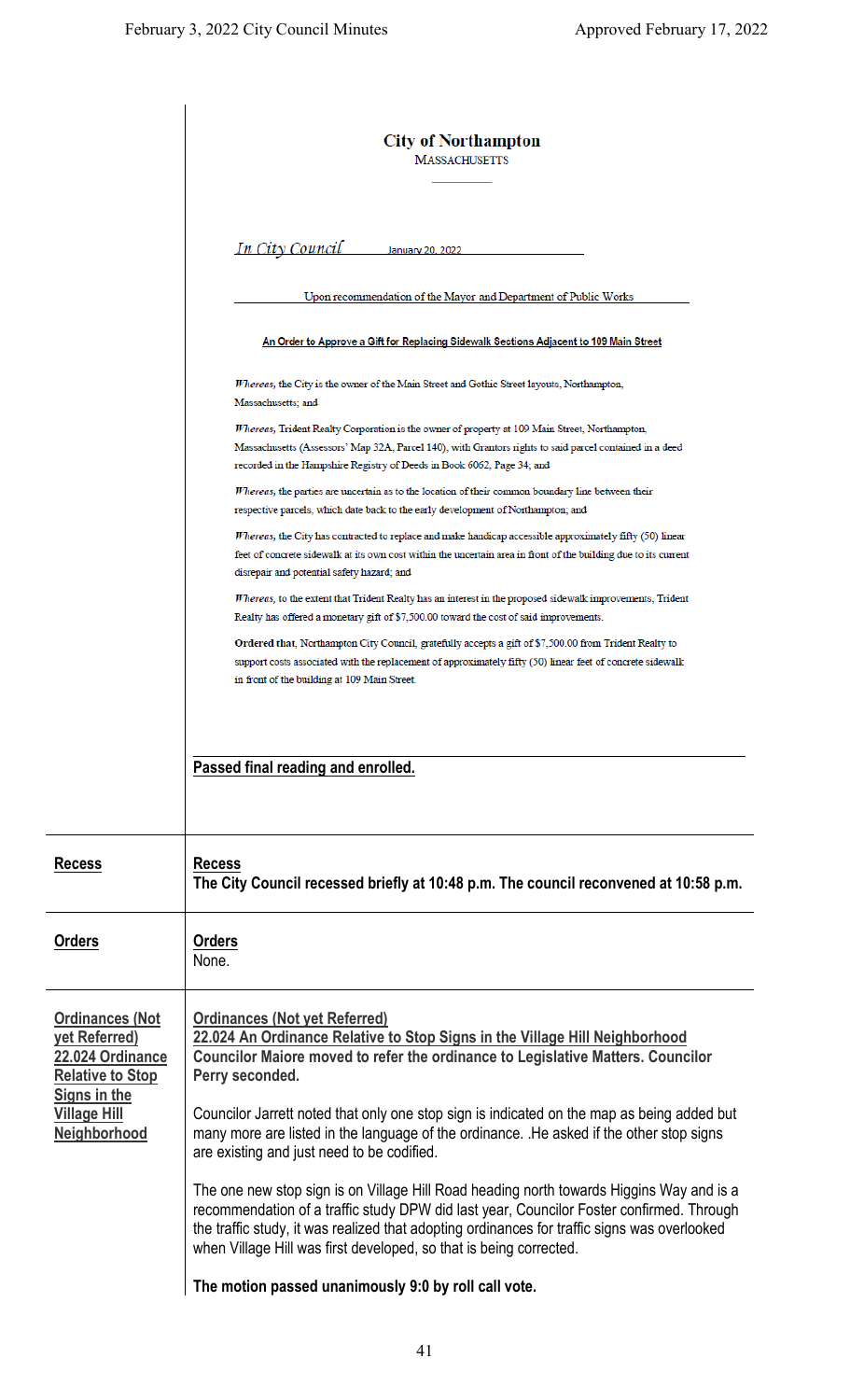|                                                                                                                              | See minutes of February 17, 2022 for final reading.                                                                                                                                                                                                                                                                                                                                                                                                                                                                                                                                                                                                                                                                                                                                                                                                                                                                                                                                                                                                                                                                                                                                                                                                                                                                                                                                                                                                                                                                                                                                                                                                                                                                                                                                                                                                                                                                                                                                                                                                                                                                                                                                                                                                                                                                                                                                                                                                                                                                                                                                                                                                                                                                                                                                                                                                                                                                                                                                                                                                                                                                                                                             |
|------------------------------------------------------------------------------------------------------------------------------|---------------------------------------------------------------------------------------------------------------------------------------------------------------------------------------------------------------------------------------------------------------------------------------------------------------------------------------------------------------------------------------------------------------------------------------------------------------------------------------------------------------------------------------------------------------------------------------------------------------------------------------------------------------------------------------------------------------------------------------------------------------------------------------------------------------------------------------------------------------------------------------------------------------------------------------------------------------------------------------------------------------------------------------------------------------------------------------------------------------------------------------------------------------------------------------------------------------------------------------------------------------------------------------------------------------------------------------------------------------------------------------------------------------------------------------------------------------------------------------------------------------------------------------------------------------------------------------------------------------------------------------------------------------------------------------------------------------------------------------------------------------------------------------------------------------------------------------------------------------------------------------------------------------------------------------------------------------------------------------------------------------------------------------------------------------------------------------------------------------------------------------------------------------------------------------------------------------------------------------------------------------------------------------------------------------------------------------------------------------------------------------------------------------------------------------------------------------------------------------------------------------------------------------------------------------------------------------------------------------------------------------------------------------------------------------------------------------------------------------------------------------------------------------------------------------------------------------------------------------------------------------------------------------------------------------------------------------------------------------------------------------------------------------------------------------------------------------------------------------------------------------------------------------------------------|
| <b>Ordinances</b>                                                                                                            | <b>Ordinances</b><br>None.                                                                                                                                                                                                                                                                                                                                                                                                                                                                                                                                                                                                                                                                                                                                                                                                                                                                                                                                                                                                                                                                                                                                                                                                                                                                                                                                                                                                                                                                                                                                                                                                                                                                                                                                                                                                                                                                                                                                                                                                                                                                                                                                                                                                                                                                                                                                                                                                                                                                                                                                                                                                                                                                                                                                                                                                                                                                                                                                                                                                                                                                                                                                                      |
| <b>Zoning</b><br><b>Ordinances (Not</b><br>yet Referred)                                                                     | <b>Zoning Ordinances (Not yet Referred)</b><br>None.                                                                                                                                                                                                                                                                                                                                                                                                                                                                                                                                                                                                                                                                                                                                                                                                                                                                                                                                                                                                                                                                                                                                                                                                                                                                                                                                                                                                                                                                                                                                                                                                                                                                                                                                                                                                                                                                                                                                                                                                                                                                                                                                                                                                                                                                                                                                                                                                                                                                                                                                                                                                                                                                                                                                                                                                                                                                                                                                                                                                                                                                                                                            |
| Zoning<br><b>Ordinances</b>                                                                                                  | <b>Zoning Ordinances</b><br>None.                                                                                                                                                                                                                                                                                                                                                                                                                                                                                                                                                                                                                                                                                                                                                                                                                                                                                                                                                                                                                                                                                                                                                                                                                                                                                                                                                                                                                                                                                                                                                                                                                                                                                                                                                                                                                                                                                                                                                                                                                                                                                                                                                                                                                                                                                                                                                                                                                                                                                                                                                                                                                                                                                                                                                                                                                                                                                                                                                                                                                                                                                                                                               |
| <b>Resolutions</b><br>22.023 Resolution<br>in Support of<br><b>Student Loan Debt</b><br><b>Cancellation - 1st</b><br>reading | <b>Resolutions</b><br>22.023 A Resolution in Support of Student Loan Debt Cancellation - 1st reading<br>Co-sponsor Jamila Gore read the resolution aloud.<br>As a black woman, she is personally and disproportionately affected by student loan debt<br>herself, Councilor Gore related. She is almost 20 years out of college and still has debt. As<br>the resolution said, the average African American borrower still owes 95% of his/her<br>student loans 20 years after their education. Another study shows one in five people over<br>50 still owe student loan debt.<br>Student loan debt makes it impossible for people to have good credit, get loans, buy cars,<br>buy houses and earn advanced degrees. She thinks President Biden needs to pass the<br>student loan debt cancellation now. It is especially urgent because, with the pandemic,<br>people haven't been able to pay a lot of their bills. Student loan debt is just a big burden<br>and is a burden on people's mental health as well.<br>Councilor Maiore thanked her co-sponsor and folks at Zero Debt Massachusetts, Kai Paik,<br>a local high school student who did the local debt analysis for them, Cherilyn Strader and<br>Lydia Wood and Ian Rhodewalt from Western Mass labor federation, a coalition of more<br>than 60 unions across Western Massachusetts. The coalition passed a similar resolution,<br>as has Boston, Cambridge, Somerville and Chelsea.<br>To frame the discussion, Councilor Maiore noted that 44 million Americans are affected<br>and that college tuition has risen by 103% while median household income has only risen<br>14%. As Kai Paik's data showed, student debt cancellation would save each graduating<br>class of the five colleges (7,650 students) \$147.6 million in student debt. This is definitely<br>part of the equation when they talk about affordability in Northampton; it's not just about the<br>rising cost of housing, it's about how much people have in their bank accounts. The federal<br>government is not a forgiving debt collector. She personally has student debt and will have<br>it when her oldest child starts college. As stated in the resolution, women hold the majority<br>of debt and only make 81% of what men earn. Black women make only 63 cents for every<br>dollar a white man makes.<br>Black medical school graduates are spending more than \$10,000 a year on student loan<br>interest alone, and they all know they need more people of color in the medical field.<br>Before the Civil Rights Act ended legal segregation in 1964, most public colleges and<br>universities were largely tuition free. The political will to subsidize higher education waned<br>as black, Latino and Asian enrollment rates rose, fostering these more extreme disparities.<br>This is a great strategy for helping to close the racial wealth gap.<br>After strong expressions of support and additional personal experiences from Councilor<br>LaBarge, Councilor Foster, Councilor Elkins and Councilor Perry, Councilor Perry moved<br>to refer the resolution to the consent agenda. Councilor Nash seconded. |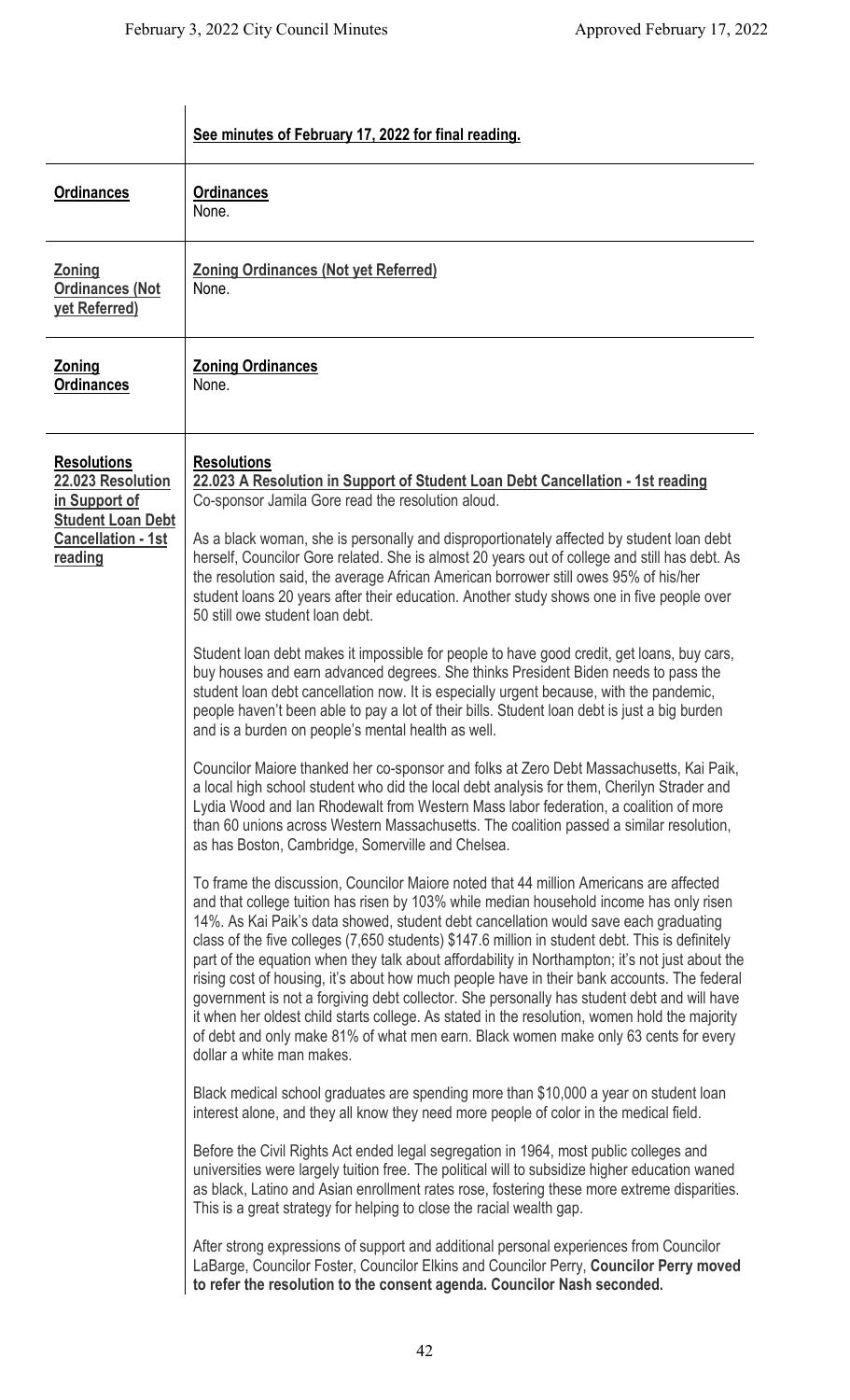Councilor Jarrett voiced his understanding that unless councilors specifically want to refer the resolution to the consent agenda, it will simply appear on the next agenda in final reading. Councilor Nash agreed with this interpretation and **the motion was withdrawn**.

After an additional statement of strong personal support, the council president moved to the next item on the agenda.

**See minutes of February 17, 2022 for final reading.**

**22.027 Resolution to Form a Select Committee to Study Barriers to Service on City Boards and Commissions - 1st reading**

**22.027 A Resolution to Form a Select Committee to Study Barriers to Service on City Boards and Commissions - 1st reading** Co-sponsor Karen Foster read the resolution aloud.

This topic was on her mind before running for City Council two and a half years ago, just looking around and recognizing how much the city would benefit from a more diverse population serving on city boards and commissions, Councilor Foster shared. As they know, those able to serve tend to skew older and more financially comfortable. Just before the pandemic hit in February of 2020, the City Services Committee made an information request to the mayor's office to gather baseline demographic data on the make-up of city boards and commissions. At that time, the city necessarily pivoted to start dealing with COVID, but it feels like this is the time to take it back up again.

In discussions about forming an advisory board for the Department of Community Care and appointing the Northampton Policing Review Commission (NPRC), the subject of barriers to participation for some people whose voices are most needed was raised. There are real barriers, but she feels like if they look ahead with intention and the knowledge of where they're at and where they'd like to be, they can provide themselves as a city with a roadmap to help insure everybody who lives here is able to participate in decision-making.

As one of the two co-sponsors, to her this is the start of a conversation, and she thinks the make-up of this committee is one of the most important conversations they need to have. One of the challenges is that the voices they most need to hear from can also be the voices facing the greatest barriers to inclusion and they really want to name that dichotomy. They heard earlier in public comment from Clarke Bankert of CES who is working on a grant for redesigning power structures, so there is community support. She hopes her colleagues will also support examining what voices they're hearing.

Councilor Nash said he shares the intention of this and knows several other councilors do also. He and Councilor Foster really wanted to share this resolution and this process with fellow councilors as colleagues and to go over the language and figure out the make-up of the select committee together.

Councilor Moulton commented that this is a critically important issue that can and should have a lasting impact on who participates in municipal government. This was the top issue the Charter Review Committee grappled with in 2019 and, although they didn't make any recommendations on it, they identified it in their report to the City Council as the most critical issue they felt needed further study. He is very pleased that council leadership has identified it as a priority for this year.

Councilor Jarrett and Councilor Perry also expressed their belief in the importance of this undertaking. Councilor Jarrett noted that, on the policing review commission, many people resigned at least partially due to these structural issues, while Councilor Perry added that, in looking at the agenda, this stood out to him as one of the most important things to talk about because he knows the importance of representation. He is honored to be serving on a City Council where they have - for the first time - two members of color, and he wholeheartedly supports this.

Councilor Jarrett pointed out two sentences containing lists prefaced by the phrase 'such as.' Since 'such as' implies different options, the following list can simply use the word 'and' instead of 'and/or,' he suggested.